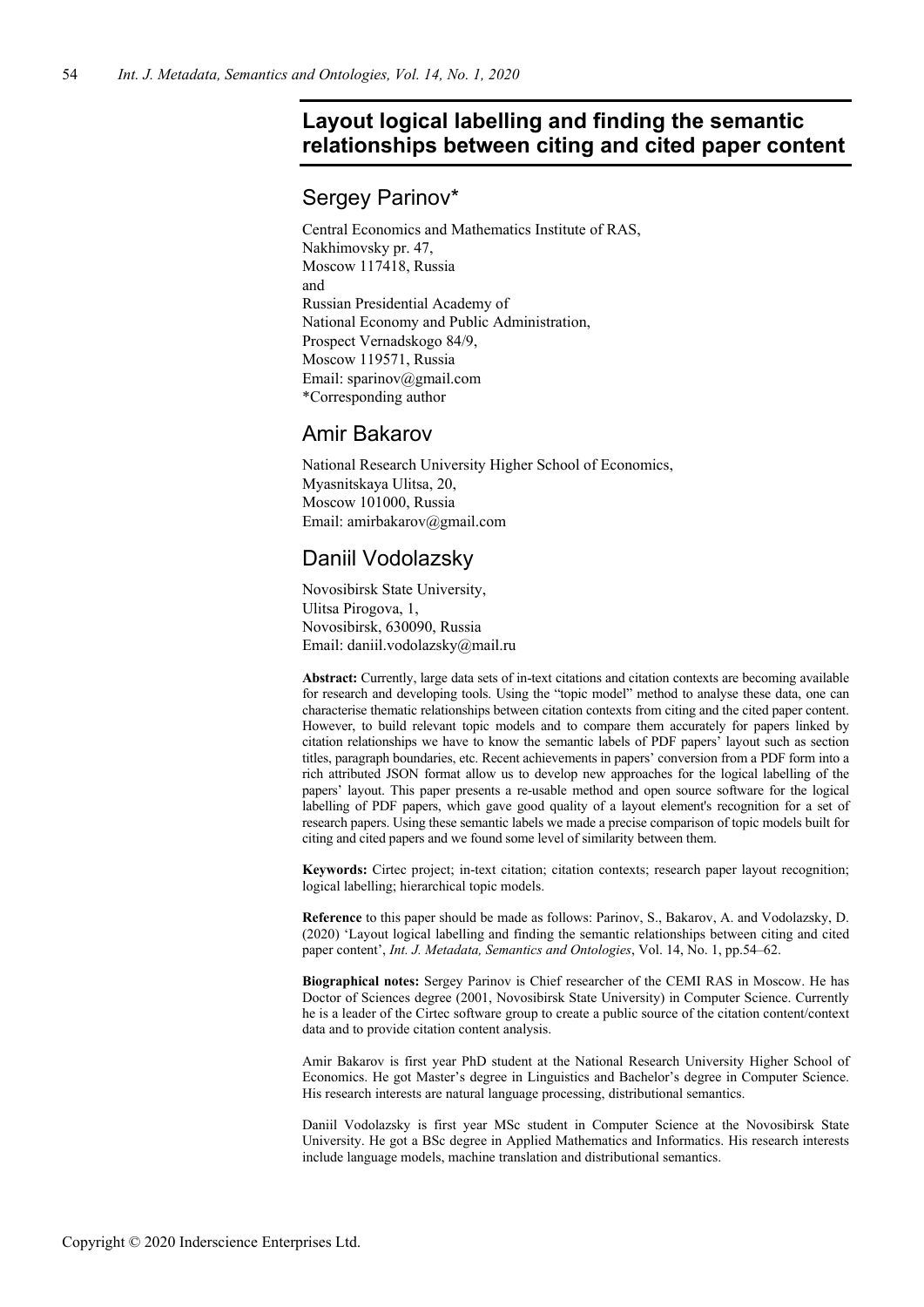*This paper is a revised and extended version of the paper entitled 'CRIS with in-text citations as interactive entities' presented at the '14th International Conference on Current Research Information Systems', Sweden, June 2018.*

### **1 Introduction**

The Cirtec project<sup>1</sup> funded by the Russian Presidential Academy of National Economy and Public Administration  $(RANEPA<sup>2</sup>)$  provides for the public use an open data set of in-text citations and citation contexts (Kogalovsky et al., 2019). It takes, as an input, the research papers' metadata from Research Information Systems (RIS) like RePEc (http://repec.org/), Socionet (https://socionet.ru/) and, directly, from paper provider organisations. Cirtec tools process the full text PDF of papers, available by links from their metadata and, as an output, they create citation data which is updated daily (Kogalovsky et al., 2019).

Some publishing systems, like the Public Library of Science (PLOS), provide papers in XML format (Bertin and Atanassova 2014, 2015, 2018). In such format all structural elements (paper layout) are marked up. In our case, papers in RePEc are available only in regular PDF files format, and the first pre-processing task is to recognise their layout, including section titles and paragraphs. Citation contexts provided by Cirtec have unique IDs, which allow researchers to link them accurately with the corresponding fragment of a paper in its hierarchical representation.

Integration of these citation data with RIS allows us to show the in-text citation as interactive elements (Parinov, 2019) in the user interface. Using the citation data, the Socionet RIS: a) produces computer-generated annotations to the content of PDF papers; b) links citation data with different information objects which are available in RIS, such as the profiles and contact data of papers' authors, profiles of affiliation organisations; c) allows RIS users to post reactions to the meaning of in-text citations.

In this way, a new type of interactivity appears in RIS. Users see annotations in PDFs located over the in-text citations. By clicking on the annotations, users have, on a screen, additional information about the related references and links to additional tools. Using the semantic layer of RIS, the additional tools get, for example, the contact data of the cited authors. It allows different ways of direct scholarly communication between the citing and cited authors. Socionet, in particular, allows the cited authors (and other users) some reactions to the meaning of citation contexts (Parinov, 2019).

If Socionet recognises a user as the author of the cited paper and this user clicks the in-text citation pointing at his cited paper, the system allows this user to express, publicly or privately, his reaction to how the citing author used their research output. According to a citation context, this reaction can be as simple as "agree/disagree", or can provide explanations by the cited author of what was wrong with using his outputs, or how it could be used properly. If the cited paper has several co-authors, the system allows them to express their "agree/disagree" with a reaction of one or more of them.

Potentially, RIS itself also can initiate some direct communications between citing and cited authors using the

citation content meaning, such as: a) citation polarity; b) citation function; and/or c) topic models which characterise relationships between the citation contexts of the citing and cited papers.

Both the communications initiated by the citing/cited authors, within RIS, or by RIS services, are very promising for the research community, since such communication tools help it to build a modern digital representation for the scholarly cooperation networks, initially based on traditional publications and academic publishing systems (Parinov and Antonova, 2019). The development of such tools is much easier if we know the character of the relationships between the citing and cited papers.

It is well-known that researchers have different motivations to cite papers and, as a result, there are different types of citations in the research literature (Parinov and Antonova, 2019). If our primary focus is scholarly cooperation, the most important type is the "grateful" citation, which is an acknowledgement of the intellectual debt in relation to the cited publication. There are also "rhetorical" and "ritual" citations which are less related to the process of collective creation of scientific knowledge and scholarly cooperation (Parinov and Antonova, 2019).

The difference in these motivations is lost by the use of citation indexes to evaluate research performance. Measuring the success of scholars by the number of citations their publications receive, affects the essence of the citation process, because, in many cases, this indicator becomes the goal of scientific activity (Neylon, 2017).

Taking into account the situation with motivations and, since we use citation contexts for developing direct communication between the citing and cited authors, we should recognise the character of semantic relationships between the citing and cited papers (Swales, 1986; Ding et al., 2014). If we know this, we can organise useful communication for the related authors.

In this paper we use the "topic model" method to characterise the hierarchical relationships between the citation contexts of citing papers and cited papers using RePEc papers and Cirtec citation data. In our approach we consider a research paper as a hierarchical text structure: a citation context is a part of a paragraph of some paper's section, which is a part of a whole paper. We analyse hierarchical topic models of citing and cited papers, built for each of these nested text arrays: citation context -> paragraph -> section –> paper.

To build a hierarchical structure of topic models, we need a recognition of section titles and paragraph boundaries within the papers' content, which means making a semantic logical labelling of the papers' layout. As Tao et al. (2014b) wrote: "… the crucial determination of the semantic roles of the content, also known as logical labelling, remains an open problem". We created an open source tool for the semantic logical labelling of the papers' layout. It allowed us to build relevant topic models and to make their accurate comparison.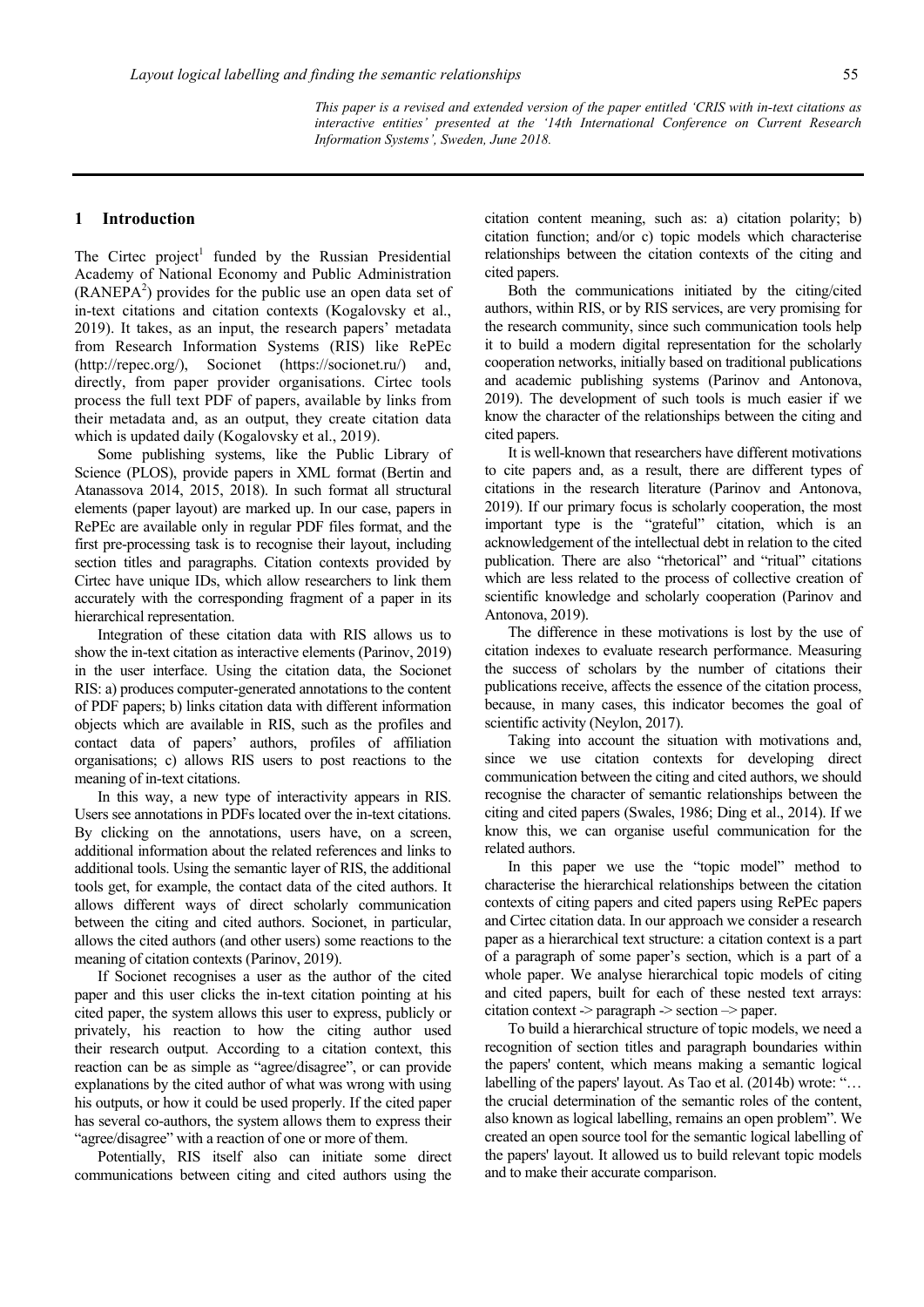Section 2 presents a method to recognise research paper layout, including section titles and paragraph boundaries needed for the building of accurate topic models. In Section 3, we provide a background and present the used data for the topic modelling method. Section 4 presents the result of building the characteristics of the relationships between the citation contexts from the citing and cited papers. In the conclusion, we discuss results of using the topic modelling method for classifying the relationships between the citing and cited papers.

This paper is a revised and extended version of the paper "CRIS with in-text citations as interactive entities" (Parinov, 2019) published in the *Proceedings of the 14th International Conference on Current Research Information Systems*. Comparing with its older version, this paper provides new results on a specific aspect of semantic relationships between the citing and cited papers raised in the previous version.

# **2 Semantic logical labelling of the research papers' layout**

We determine the semantic roles of research papers' content, also known as logical labelling, to specify elements of papers' layout, such as section titles, paragraphs, tables, figures, footnotes, formulas, headers, footers, etc. We need information about the text coordinates of these layout elements in a paper text in order to properly adjust borders of citation contexts, to exclude from the citation context inappropriate text and for more accurate analysis of citing and cited paper content.

Initially, document layout recognition is implemented on printed materials for browsing and retrieving the logical structure of documents (Paaß and Konya, 2011). Typically, it is a part of optical character recognition and used in computer vision to identify and categorise the regions of interest in the scanned image of a text document. The detection and labelling of the different zones (blocks) as text body, illustrations, math symbols, and tables embedded in a document is called a geometric layout analysis. To identify the logical roles of the selected zones inside the document one needs to make the semantic labels. This is called a logical layout analysis $3$ .

Another case are born-digital papers in PDF with more or less fixed layout. The logical labelling of such PDF strongly depends on the availability and completeness of the data about the PDF attributes characterised its layout. Only recently the open source solutions<sup>4</sup> able to produce such data became publicly available (see e.g. Kogalovsky et al., 2019). It explains why this area still has not plenty of available literature. See, e.g. the literature overview in Tao et al. (2014b) and Rahman and Finin (2017).

Tao et al. (2014b) used geometric, textual, typesetting and visual features for making the semantic labelling of the papers' layout. We use a similar approach based on common features of the research papers' layout: a) regular text lines have the same or close left/right indent, line spacing and font name/size; b) paragraphs have the same left indent for their first lines or bigger line spacing with neighbour paragraphs; c) section titles differ from regular text by font name/size and/or bigger line spacing with neighbour paragraphs.

Some authors propose the Conditional Random Fields model to learn the latent semantics of the PDF page content. Heuristic prior knowledge of PDF content and layout are interpreted to construct neighbourhood graphs and various pairwise clique templates for the modelling of multiple contexts (Tao et al., 2014a, 2014b).

In our case, we are implementing just a chain of logical rules. But it gave us satisfactory results of papers' layout elements recognition and labelling. To test this our approach we selected a set of PDF papers from the RePEc series National Bureau of Economic Research (NBER) Working Papers<sup>5</sup>, provided by the NBER.

This set of research papers and results of their recognitions are available at our Github repository<sup>6</sup>. Each folder in this repository contains two PDF and two TXT files. The PDF files are: 1) an initial version of a paper (with the label "orig" in the file name); and 2) a version of this PDF with marked-up structural elements. The marked-up version of PDF files are used to visually check the quality of structural element recognition.

The TXT file with the label "orig" in its file name is a result of a two-step pre-processing of the paper PDF: 1) converting the initial PDF into  $\text{JSON}^7$ ; and 2) counting all the attributes for each text line of the paper<sup>8</sup>. This file is the input for making a recognition. The second TXT file is the recognition output. It differs from the first one by added symbols for each text line, which are the semantic labels of its structural element type.

Currently the recognition of structural elements was restricted by defining the section titles and the text paragraphs for papers with the one-column layout only. The open source of this software available at Github<sup>9</sup>. Tao et al. (2014b) wrote about a solution that recognises 16 semantic logical labels. But they did not provided their tools for open public non-commercial re-use.

A fragment of the output data file<sup>10</sup> used to make a semantic logical labelling of a paper is in Figure 1.

**Figure 1** A fragment of data file with recognition results

```
7:186:14221:28:27:71:334:239:144:Times:144:Times:C:II. Institutional Detail and Conceptual Framework
7:187:14271:27:28:71:206:212:144:Times:144:Times:C:a. Institutional Background
7:188:14299:28:27:107:514:184:144:g d0 f1:144:g d0 f1:A:Two parallel publicly-funded school systems have co-exis
7:189:14382:27:28:71:531:157:144:g_d0_f1:144:g_d0_f1:B:Originally both systems were financed by local property t
7:190:14476:28:28:71:542:129:144:g d0 f1:144:g d0 f1:B:system to support. A provincial equalization system was
7:191:14573:28:0:71:531:101:144:g_d0_f1:144:g_d0_f1:B:the Ontario government has provided (roughly) equal fundin
0.103.11669.0.7771.526.780.111.6 da f1.111.6 da f1.B.cchools anonated by the two systems Q Today Ontanio nuhl
```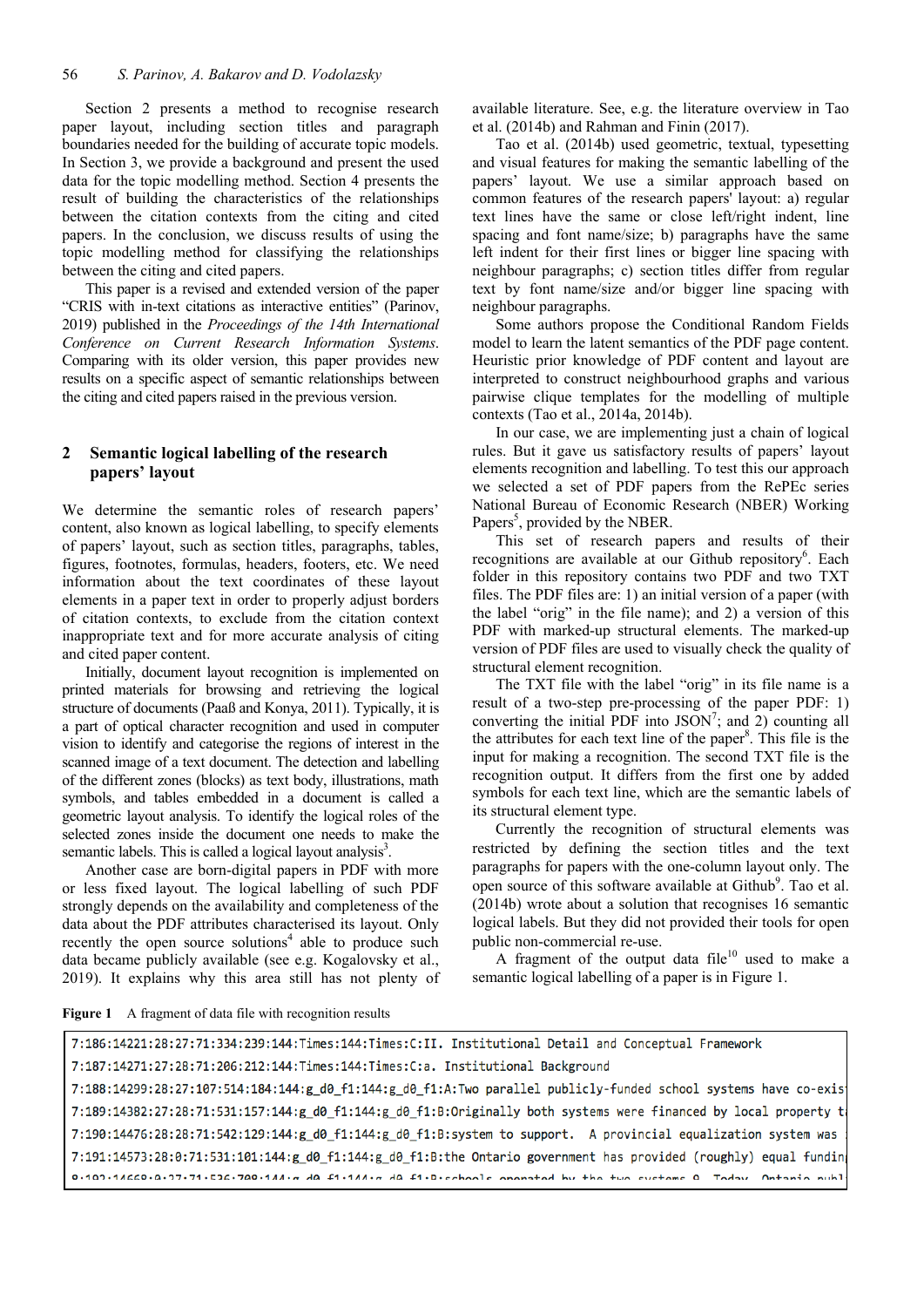The information in each line of this data file (see Figure 1), separate values of which are divided by the symbol ":", contains 14 attributes of each line. These attributes have the following meanings (from left to right):

- 1 page number of the text line;
- 2 serial number of this line in a paper;
- 3 serial number (or text coordinate) of the first symbol of a text line;
- 4 number of pixels of vertical space to a previous text line (line spacing with upper line);
- 5 number of pixels to a text line below (line spacing with a line below);
- 6 horizontal graphic coordinate (in pixels) of the first symbol of a text line (left text line intend);
- 7 horizontal graphic coordinate (in pixels) of the last symbol of a text line (right text line intend);
- 8 vertical graphic coordinate (in pixels) of a text line;
- 9 font size of the first symbol of a text line;
- 10 font-name of the first symbol of a text line;
- 11 font size of the last symbol of a text line;
- 12 font-name of the last symbol of a text line;
- 13 structural element label of a text line, which is added to this file as a result of recognition procedure described below;
- 14 text line itself.

There are the following labels for structural element: "A" the first line of a paragraph; "B" regular text line; "C" section title; "?" other.

Using data from the input TXT file, a recognition for a specific paper works by following two steps:

1 Counting of common characteristics: a) the most used font name (regular font name) and font size (regular font size); b) the most used left border and right border; с) the most used (regular) line spacing. Since values in "b" and "c" can have rounding errors, we consider as equal values having differences up to 5%.

- 2 Labelling of paper's layout element by implementing a chain of logical rules for each line of the input TXT file:
	- *font size checks* 
		- if the font size is not the same at the beginning and the end of the line, then the label of this line is "other" (the symbol "?" for this line in an output file);
		- o otherwise, if the line's font size is bigger than the regular font size, the label of this line is the "section title";
		- o otherwise, if the line's font size is less than the regular font size, the label of this line is the "other";
	- *line spacing checks* 
		- if the line spacing is less than the regular line spacing, then the label is "other";
		- o if the line spacing is bigger than the regular and if the font name is not regular or the line starts from a number (e.g. "2" or "II"), then the label is the "section title", etc.

To label paragraphs (the first and other lines of paragraphs) we also make comparing of their left indent with regular one, and use values of the right and left border of the lines. See the whole set of rules in the Python code, lines 178–  $273^{11}$ .

Using such logical rules we produce the output data files described above and illustrated by Figure 1. This output data is also used to visualise recognition results as a markup for an initial PDF paper.

Figure 2 shows a visualisation of data displayed at Figure 1 as a markup for a fragment of following paper:

Card, D., Dooley, M.D. and Payne, A.A. (2010) 'School competition and efficiency with publicly funded Catholic schools', *American Economic Journal: Applied Economics*, Vol. 2, No. 4, pp.150–76. http://www.nber.org/papers/ w14176.pdf

For this paper our algorithm recognised section titles (with blue border), the first line of a paragraph (with red border) and regular text lines (with green border) $^{12}$ .

Figure 2 A fragment of a marked up paper

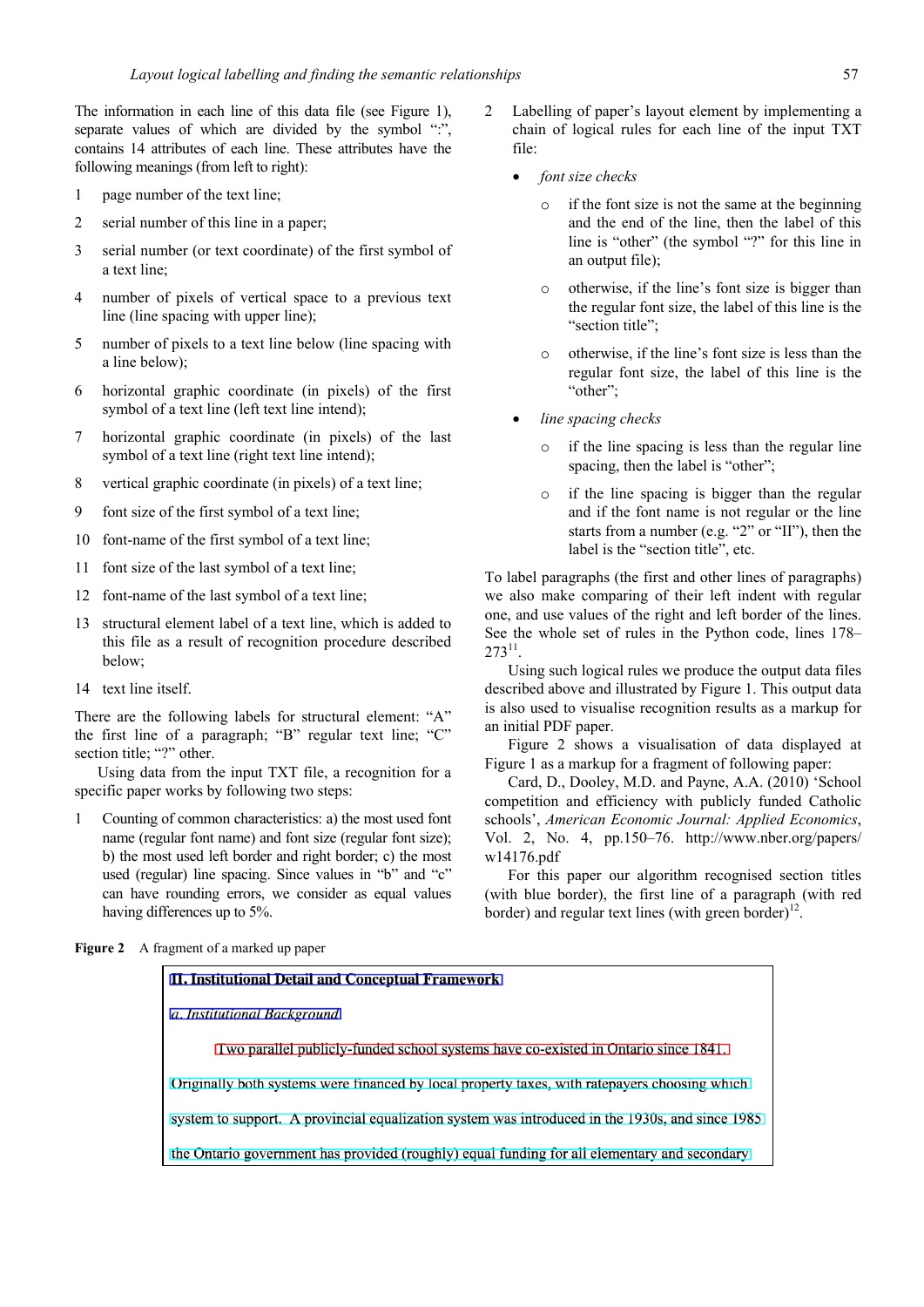To measure the recognition quality for our approach we selected some papers from the NBER Working Papers series, which are linked by the citation relationships, and can be used for the similarity analysis between the citing and cited papers (see the next section). From the "Introduction" section of these selected papers and to the "References" section, we manually counted the numbers of the section titles and paragraphs. They contain: 99 lines as "C" (section titles); 497 as "A" (the first line of a paragraph); 4851 as "B" (regular text line); and 826 as "?" (other) which are mainly footnotes, formulas, table content, captions.

Comparing these numbers with the results of our recognition we found (see Figure 3 with cross labels ratios of recognition quality) that our algorithm recognised correctly: 79% of lines with the section titles (label "C"); 92% of the paragraph first lines (label "A"); 93% of regular text lines (label "B"); and 80% of the label "other". Numbers outside the main diagonal of a matrix at Figure 3 show the ratios of wrong recognitions.





Some section titles (label "C") are recognised as a paragraph's line (14%) or "other" (7%), mostly because of negligence in papers' formatting: the titles are written with a regular font or without proper indent. This case is hard for improving by a recognition algorithm.

Some first lines of paragraphs (label "A") are recognised as "other"  $(5\%)$  or a regular line  $(2\%)$ , mostly because we should analyse more accurately the left indent and filtering out table text, list items, etc.

Some regular text lines of paragraphs (label "B") are recognised as "others" (5%), mostly because of improper formatting, e.g. they do not have a proper left indent.

In average, the recognition quality by  $F1$ -score<sup>13</sup> is: for the section titles  $-0.58$ ; for the paragraph's first lines  $-0.85$ ; for the paragraph's regular lines  $-0.96$ ; for the "others"  $-0.75$ .

Tao et al. (2014b) wrote "… documents are generally designed in their own styles, and a single universal scheme is unlikely to exist". Typically, papers belonged to the same series, e.g. as 26642 papers of the "NBER Working Papers" series, have more or less similar layout that promise the same quality of recognition for them. Of course, it does not guarantee good quality of recognition for papers from other series with different layouts. It is hard to create universal solution, but we provide all created software as an open source and anybody can add into it more rules for recognition of other layouts.

## **3 Topic modelling method and used data**

The "topic modelling" method $14$  is one of the approaches to the analysis of semantic relationships between text documents. In our case, topic modelling allows us to discover text latent semantic structures and to build abstract "topics" that occur in a collection of citing and cited papers. In order to find "topical" relationships we compare the topics built for citation contexts from the citing papers and the ones built for the cited papers.

Building the topics means discovering particular words appearing in the papers' texts more or less frequently. As an approach for finding semantic similarities between texts, topic modelling has several limitations: for instance, a citing author can re-write a citing research output without any terms or keywords from the cited paper to which the output belonged. In our research we assume that analysed citation contexts and their related cited papers have an intersection between terms or keywords.

Methods of machine learning and natural language processing, to which the topic modelling method also belongs, are highly popular in the area of citation content analysis. They were implemented for various tasks such as the automated classification of citation polarity (Yousif et al., 2018), the automated building of citation ontologies (Bakhti et al., 2018) and the measurement of text similarities (Knoth and Herrmannova, 2014).

The topic modelling method is usually used beyond the area of citation content analysis. It is used for tasks such as author classification (Kongthon et al., 2008; Lu and Wolfram, 2012), an analysis of temporal thematic changes in scientific papers (Jensen et al., 2016) and an analysis of research article content (Leydesdorff and Nerghes, 2017). In citation content analysis, such a method was applied for analysing knowledge flows across countries, through publication and citation data (Hassan and Haddawy, 2015), for discovering topical relationships embedded in citations (Kim et al., 2016) and for the joint modelling of text and citations in the topic modelling framework (Nallapati et al., 2008).

We build topic models on the basis of a merge of two corpora: a collection of NBER Working Papers full texts (prepared as described in the previous section), and Cirtec citation data. As a method for building topic models, we used the Latent Dirichlet Allocation (LDA) method (Blei et al., 2003), one of the most ubiquitous topic modelling algorithms. We consider it to be a more appropriate one for our study than other similar algorithms (e.g. Probabilistic Latent Semantic Analysis<sup>15</sup>, PLSA), because it allows us to build meaningful topics for short text fragments (citation contexts). In a nutshell, LDA builds a distribution of topics over a collection of text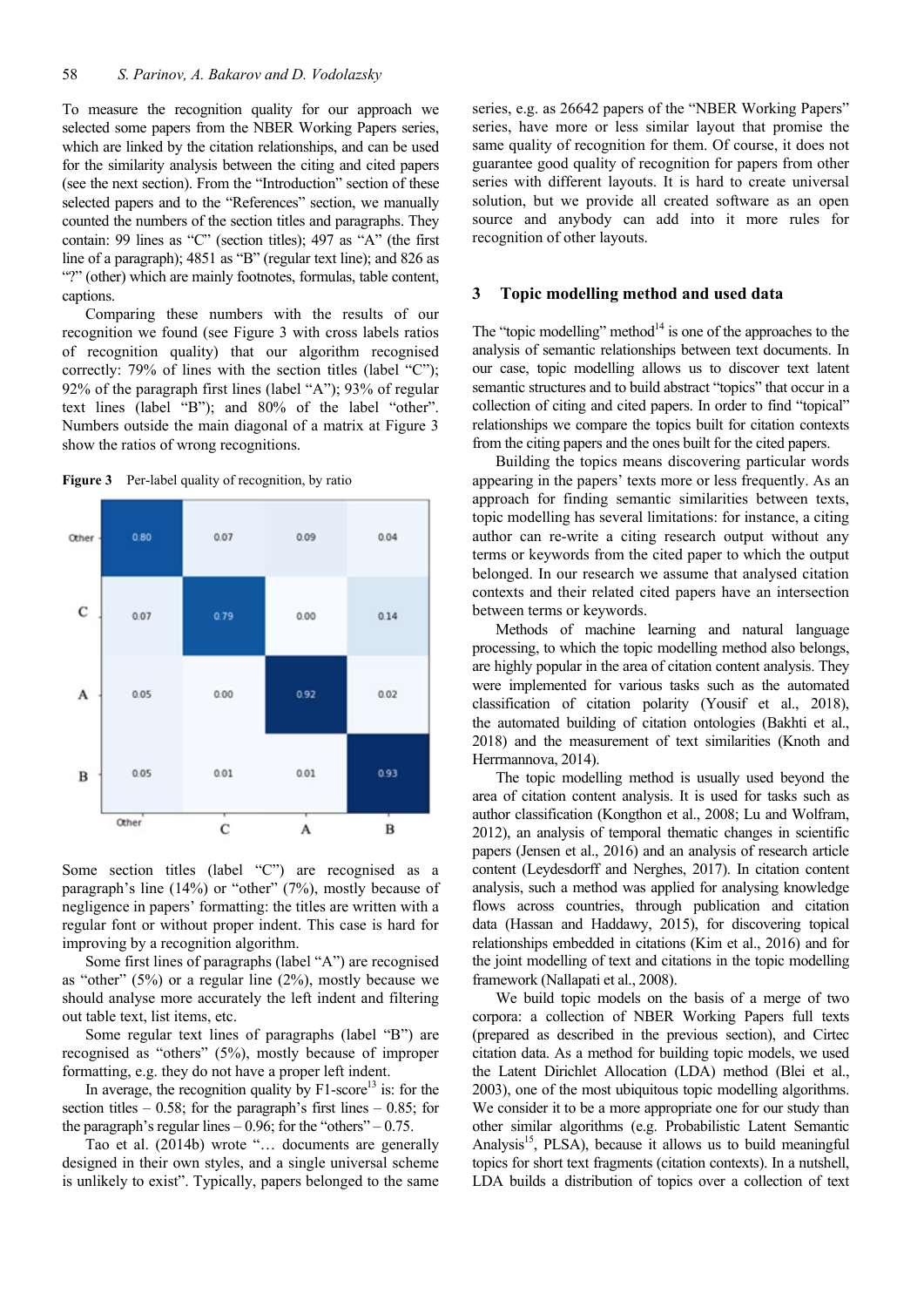documents, and creates a distribution of words over each of these topics. To this end, one can describe any text document with a topic. The topic here is a set of words pretending to represent the semantic content of a text.

The research papers layout recognition method presented in the previous section allows us to treat papers as hierarchical text structures: a citation context is considered as a part of a paragraph of a paper's section, and that section is considered as a part of the whole paper. We make an extraction of the citation context boundaries more precise by excluding text lines not belonging to the "parent" paragraph (section titles, headers, footers, etc.).

With an LDA model, we built topics characterising citation contexts from the perspective of the paper's hierarchical structure: topics are extracted from the nested texts fragments of: a) a paragraph, b) a section, c) a paper as a whole. Such hierarchical structure of topics allows us to analyse relationships between citing and cited papers for each of these nested sequence pairs: citation context –> paragraph –> section  $\Rightarrow$  paper.

LDA has adjustable parameters such as a number of topics per document and a number of words per topic. In our experiments we have tested different variations of these parameters. A suitability of combination of the parameters was estimated by a heuristic evaluation of adequacy of the obtained topics. In the reported results, LDA was configured to generate one topic (consisting of 5 words) per text. Such a combination of parameters allowed us to obtain the most representative topics. We have trained a separate topic model for each of the hierarchical text levels. Texts were previously tokenised and lemmatised with the help of  $\text{UDPipe}^{16}$  (we used an EWT model, version 2.3). In this study we have used an LDA algorithm implemented in the Gensim<sup>17</sup> library. The model was trained with 1 corpus pass on the aforementioned corpus. Source code for model training and inferring is available at our repository<sup>18</sup>.

#### **4 Topical similarity between citing and cited papers**

In order to represent the semantic difference between the compared texts we have quantitatively compared the corresponding topics. To make such a comparison we have counted the word intersection ratio in these topics: the number

of words that exist in both topics to the number of words in a topic (the latter was equal to 5 all the time). This ratio is close to the Jaccard similarity coefficient<sup>19</sup>, but more interpretable for our setting.

We analysed the cross-topics relationships for the case when a paper cited two other papers. The first case: the citing paper has two mentions of the cited paper and two citation contents to analyse. The second case: the cited paper has 5 citation contexts in the citing paper. These papers are:

*Citing paper:* Figlio, D., Karbownik, K. and Salvanes, K.G. (2016) 'Education research and administrative data', *Handbook of the Economics of Education*, Elsevier, Vol. 5, pp.75–138. Available online at: https://www.nber.org/ papers/w21592.pdf

which has two citation contexts for the first cited paper –

*Cited paper:* Einav, L. and Levin, J. (2013) *The data revolution and economic analysis.* NBER Working Paper No. 19035. Available online at: https://www.nber.org/ papers/w19035.pdf

and five citation contexts for the second cited paper-

*Cited paper:* Card, D., Dooley, M.D. and Payne, A.A. (2010) 'School competition and efficiency with publicly funded Catholic schools', *American Economic Journal: Applied Economics*, Vol. 2, No. 4, pp.150–76. Available online at: https://www.nber.org/papers/w14176.pdf

Table 1 presents data to analyse case 1: the relationships between the citing paper and the first cited paper mentioned as the in-text citation "(Einav and Levin, 2013)". Table 2 presents data for case 2: topics for the citing paper and the second cited paper.

For case 1, both citation contexts for this cited paper belong to the same paragraph. Thus, they have common topics built for the upper hierarchical text fragments, as a paragraph and a section. Where possible, in Table 1, we highlighted the words from the topics into the related text fragments. Comparing the topics built for the citation contexts as well as for the whole text of the cited paper we have computed the word intersection ratio for each citation case.

As one can see, the intersection ratio is non-zero in all the cases. Owing the fact that the topics pretend to be representative of the texts, we consider that the non-zero word intersection ratio reports the existence of semantic relationship between the citation contexts and the cited paper content.

**Table 1** Related text fragments, citation contexts and topic models for case 1

*Citing paper*: Figlio, D., Karbownik, K. and Salvanes, K.G. (2016) 'Education research and administrative data', *Handbook of the Economics of Education*, Elsevier, Vol. 5, pp.75–138.

**Abstract**: Thanks to extraordinary and exponential improvements in **data** storage and computing capacities, it is now possible to collect, manage, and analyse data in magnitudes and in manners that would have been inconceivable just a short time ago. As the world has developed this remarkable capacity to store and analyse data, so have the world's governments developed large-scale, comprehensive data files on tax programs, workforce information, benefit programs, health, and education. While these data are collected for purely administrative purposes, they represent remarkable new opportunities for expanding our knowledge. This chapter describes some of the benefits and challenges associated with the use of administrative data in education research. We also offer specific case studies of data that have been developed in both the Nordic countries and the USA, and offer an (incomplete) inventory of **data** sets used by social scientists to study education questions on every inhabited continent on earth.

*Built topics*:

data, teacher, school, student, use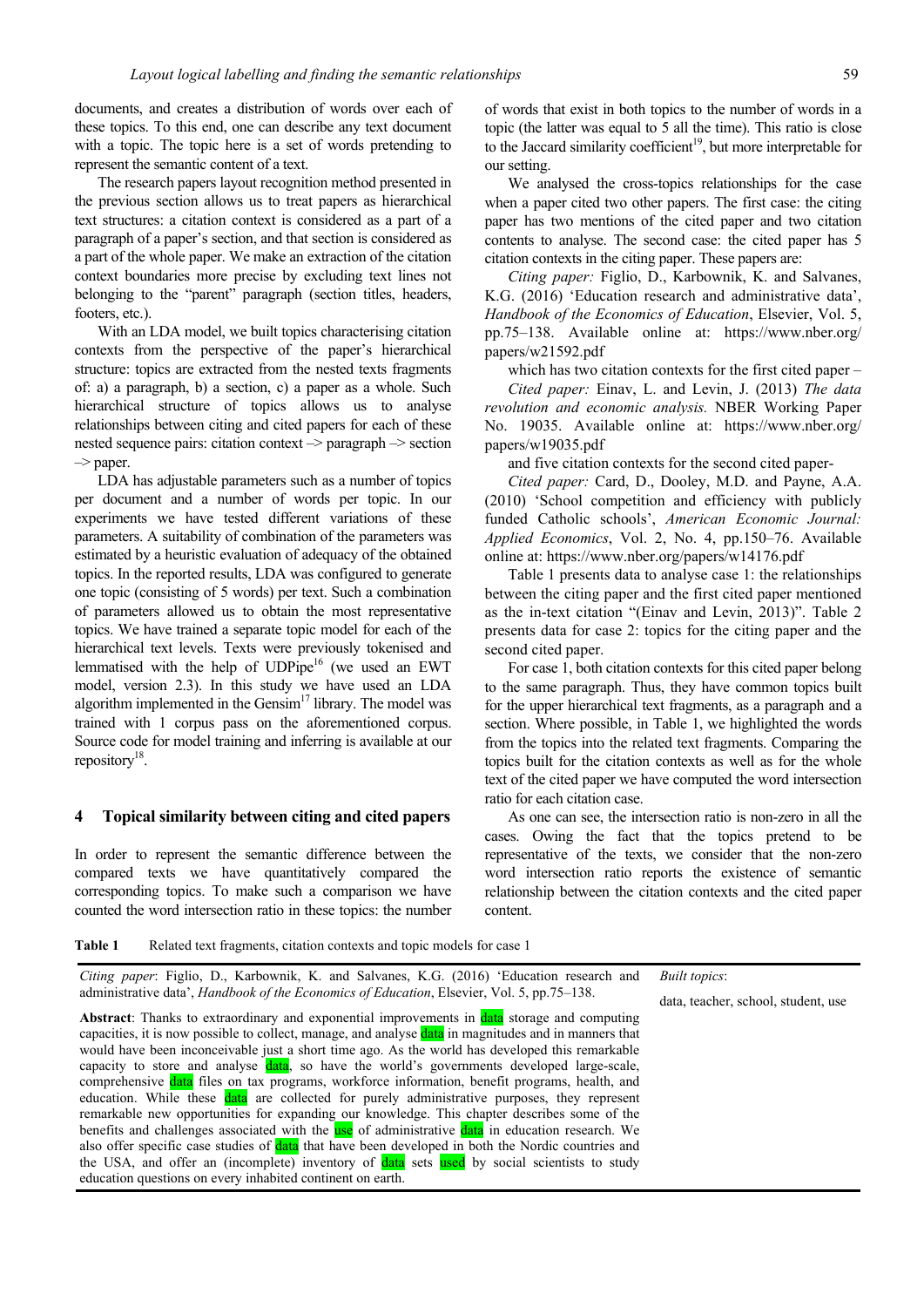#### 60 *S. Parinov, A. Bakarov and D. Vodolazsky*

#### **Table 1** Related text fragments, citation contexts and topic models for case 1 (continued)

| Section title: II. The benefits of using administrative data in education research                                                                                                                                                                                                                                                                                                                                                                                                                                                                                                                                                                                                                                                                        | data, administrative, study, set,<br>possible                             |
|-----------------------------------------------------------------------------------------------------------------------------------------------------------------------------------------------------------------------------------------------------------------------------------------------------------------------------------------------------------------------------------------------------------------------------------------------------------------------------------------------------------------------------------------------------------------------------------------------------------------------------------------------------------------------------------------------------------------------------------------------------------|---------------------------------------------------------------------------|
|                                                                                                                                                                                                                                                                                                                                                                                                                                                                                                                                                                                                                                                                                                                                                           | Word intersection ratio $= 0.2$                                           |
| Built topic for the paragraph: study, experiment, data, natural, make                                                                                                                                                                                                                                                                                                                                                                                                                                                                                                                                                                                                                                                                                     |                                                                           |
| Citation contexts and in-text citation                                                                                                                                                                                                                                                                                                                                                                                                                                                                                                                                                                                                                                                                                                                    | <b>Built</b> topics                                                       |
| <i>Prefix:</i> Administrative data sets also provide novel types of variables typically not found in non-<br>administrative data                                                                                                                                                                                                                                                                                                                                                                                                                                                                                                                                                                                                                          | For citation context: data, instance,<br>delinquency, manner, find        |
| <i>In-text citation:</i> (Einav and Levin, 2013).                                                                                                                                                                                                                                                                                                                                                                                                                                                                                                                                                                                                                                                                                                         | Word intersection ratio = $0.2$                                           |
| <i>Suffix:</i> They can offer new opportunities, for <b>instance</b> , to look at measures of <b>delinquency</b> , of<br>changing geographical location, of social networks, and of health <b>instances</b> that are nearly<br>impossible to study in any other manner.                                                                                                                                                                                                                                                                                                                                                                                                                                                                                   |                                                                           |
| Prefix: The real-time nature of <b>administrative</b> data also provides new opportunities to <b>study</b> the<br>effects of educational policies and practices that are very recent; and offers the chance for<br>researchers to <b>make</b> their scholarship much more relevant to the specific policy decisions that                                                                                                                                                                                                                                                                                                                                                                                                                                  | For citation context: data,<br>administrative, study, experiment,<br>make |
| policymakers must make right away than are studies that make use of retrospective information<br><i>In-text citation:</i> (Einav and Levin, 2013)                                                                                                                                                                                                                                                                                                                                                                                                                                                                                                                                                                                                         | Word intersection ratio $= 0.2$                                           |
| Suffix: And of course, natural experiments need not be rare events to be better-studied using<br>administrative data sets: Because natural experiments are unannounced, and often occur via chance<br>or quirks, it is very difficult to set up a prospective <b>study</b> that will permit the evaluation of a natural<br>experiment; with administrative data that cover a population                                                                                                                                                                                                                                                                                                                                                                   |                                                                           |
| Cited paper: Einav, L. and Levin, J. (2013) The data revolution and economic analysis, NBER<br>Working Paper No. 19035.                                                                                                                                                                                                                                                                                                                                                                                                                                                                                                                                                                                                                                   | Built topics for the paper: data,<br>use, economic, large, information    |
| <i>Abstract</i> : Many believe that "big data" will transform business, government and other aspects of the<br>economy. In this article we discuss how new data may impact economic policy and economic<br>research. Large-scale administrative datasets and proprietary private sector data can greatly improve<br>the way we measure, track and describe economic activity. They also can enable novel research<br>designs that allow researchers to trace the consequences of different events or policies. We outline<br>some of the challenges in accessing and making use of these data. We also consider whether the big<br>data predictive modelling tools that have emerged in statistics and computer science may prove<br>useful in economics. | Word intersection ratio $= 0.4$                                           |

**Table 2** Topics for case 2

| Text                  | Topics                                              | Word<br><i>intersection ratio</i> |
|-----------------------|-----------------------------------------------------|-----------------------------------|
| Citing paper          | data, teacher, school, student,<br>use              |                                   |
| Citation<br>context 1 | data, government, maintain,<br>country, individual  | 0.2                               |
| Citation<br>context 2 | study, data, event, rare,<br>ability                | 0.2                               |
| Citation<br>context 3 | data, likely, problem, less,<br>administrative      | 0.2                               |
| Citation<br>context 4 | data, research, administrative,<br>conduct, develop | 0.2                               |
| Citation<br>context 5 | administrative, data,<br>experiment, find, purpose  | 0.2                               |
| Cited paper           | school, student, test,<br>enrolment, grade          | 0.4                               |

Data in Table 2 illustrates that the non-zero word intersection ratio also exists for the second case. Each citation topic in Table 2 has at least one common word with the cited paper topic. Moreover, certain words in the topics have close meanings in different forms: e.g. "study" in the topic of Citation context 2 is semantically related to the words "school" and "student" in the cited paper topic. Therefore, we can assume that a semantic relationship between the content of compared fragments of the citing and cited papers exists.

To ensure that the topic model has, indeed, captured meaningful semantic information (and is not a statistical error), we have tried to sample sets of five random words from the compared papers' fragments. In most of the experiments we have obtained sets of words with zero intersection rate. So, according to this evaluation procedure, topic models exceeded our baseline (random word sampling), and we think that topic modelling is applicable for finding the semantic relationships between the considered texts.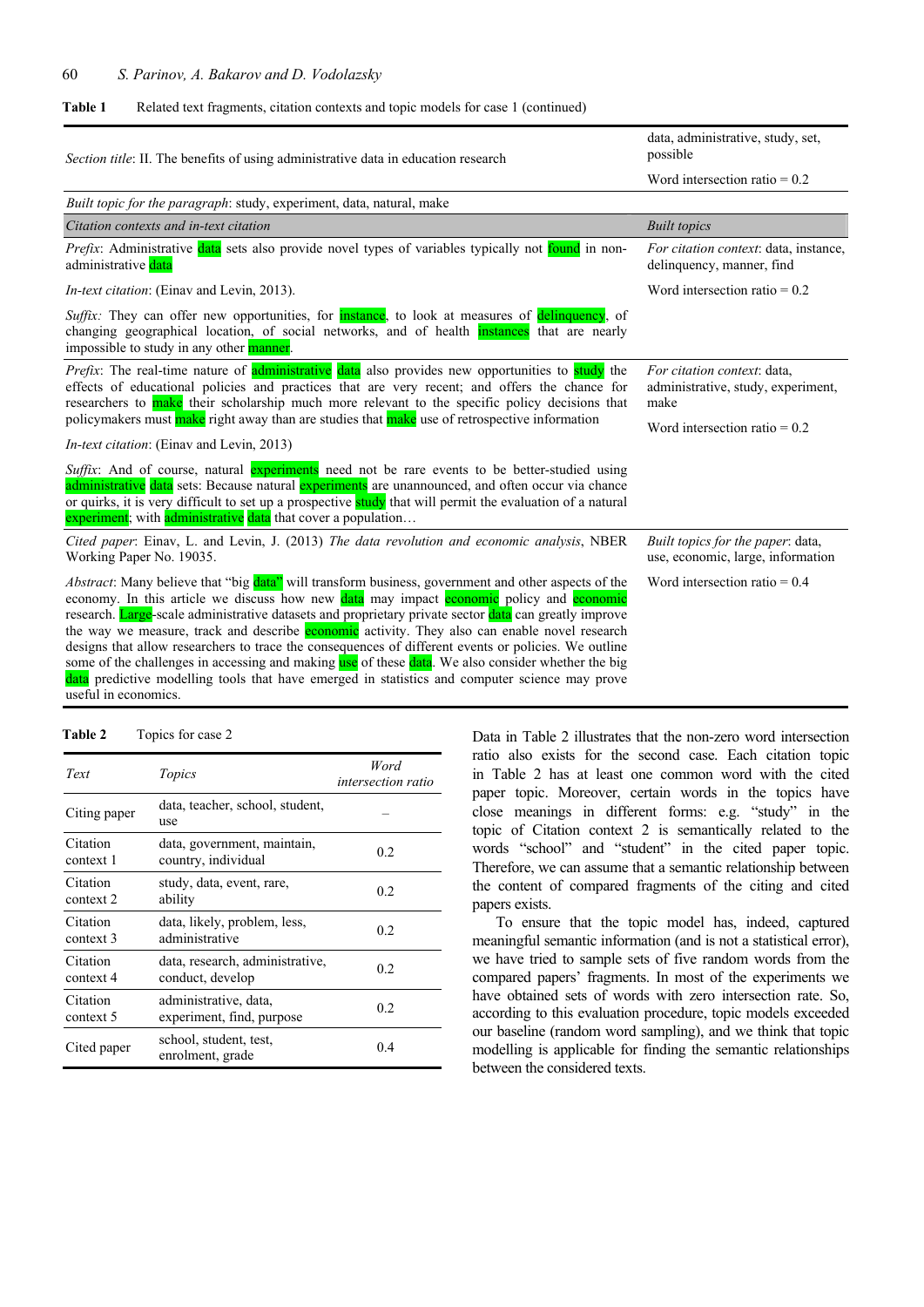## **5 Conclusions and outlook**

In this paper, we have presented a study (made for the Cirtec project) aiming to prepare a methodology for the long term project task: the creation of direct communications between citing and cited authors. Such a task, technically, should be based on RIS tools and Cirtec citation data. We analysed the thematic similarities between the citation contexts of the citing and cited papers from these datasets, and compared the papers' content by using the "topic modelling" method. We also created open source tools for the semantic logical labelling of the papers' layout. Such tools allowed us to build, for this study, the hierarchical structure of topic models (and, therefore, to make a more accurate comparison of topics). Lastly, we found similarities of topics for the compared fragments of the papers. In general, our experiments confirmed the hypothesis that the thematic relationships between the analysed citation contexts of the citing papers and the content of the cited papers exist and could be measured through the topic modelling method.

These results can be easily reproduced and developed, since all the created and used tools are open source. At the same time, we came to the conclusion that "topic models" is a bit crude for such purposes. If one has to know the characteristics of the thematic similarity between the related fragments of the citing and cited papers, we hypothesise that it could be better to employ the n-gram method<sup>20</sup>, which provides the most frequently repeated professional terms and lexical cliché. We intend to use this method for our future research and development.

## **Acknowledgements**

A part of this study, which is a development of the approach for extracting citation content data, with the focus on the supercomputer simulation of interactions among the agents and the research community environment, is funded by a RSF grant (project No. 19-18-00240).

#### **References**

- Bakhti, K., Niu, Z., Yousif, A. and Nyamawe, A.S. (2018) 'Citation function classification based on ontologies and convolutional neural networks', *International Workshop on Learning Technology for Education in Cloud*, Springer, Cham, pp.105–115.
- Bertin, M. and Atanassova, I. (2014) 'A study of lexical distribution in citation contexts through the IMRaD standard', *Proceedings of the 1st Workshop on Bibliometric-enhanced Information Retrieval co-located with 36th European Conference on Information Retrieval (ECIR'14)*, pp.5–12.
- Bertin, M. and Atanassova, I. (2015) 'Factorial correspondence analysis applied to citation contexts', *BIR@ ECIR*, pp.22–29.
- Bertin, M. and Atanassova, I. (2018) 'InTeReC: in-text reference corpus for applying natural language processing to bibliometrics', *Proceedings of the 7th Workshop on Bibliometric-enhanced Information Retrieval (BIR)*, Grenoble, France, pp.54–62.
- Blei, D.M., Ng, A.Y. and Jordan, M.I. (2003) 'Latent dirichlet allocation', *Journal of Machine LearningResearch*, pp.993–1022.
- Ding, Y., Zhang, G., Chambers, T., Song, M., Wang, X. and Zhai, C. (2014) 'Content‐based citation analysis: the next generation of citation analysis', *Journal of the Association for Information Science and Technology*, Vol. 65, No. 9, pp.1820–1833.
- Hassan, S.U. and Haddawy, P. (2015) 'Analyzing knowledge flows of scientific literature through semantic links: a case study in the field of energy', *Scientometrics*, Vol. 103, No. 1, pp.33–46.
- Jensen, S., Liu, X., Yu, Y. and Milojevic, S. (2016) 'Generation of topic evolution trees from heterogeneous bibliographic networks', *Journal of Informetrics*, Vol. 10, No. 2, pp.606–621.
- Kim, H.J., An, J., Jeong, Y.K. and Song, M. (2016) 'Exploring the leading authors and journals in major topics by citation sentences and topic modeling', *Proceedings of the Joint Workshop on Bibliometric-enhanced Information Retrieval and Natural Language Processing for Digital Libraries (BIRNDL)*, pp.42–50.
- Knoth, P. and Herrmannova, D. (2014) 'Towards semantometrics: a new semantic similarity based measure for assessing a research publication's contribution', *D-Lib Magazine*, Vol. 20, No. 11, p.8.
- Kogalovsky, M., Krichel, T., Lyapunov, V., Medvedeva, O., Parinov, S. and Sergeeva, V. (2019) 'Open citation content data', in Garoufallou, E., Sartori, F., Siatri, R. and Zervas, M. (eds): *Communications in Computer and Information Science Metadata and Semantic Research*, Springer, Cham, pp.355–364.
- Kongthon, A., Haruechaiyasak, C. and Thaiprayoon, S. (2008) 'Enhancing the literature review using author-topic profiling', *International Conference on Asian Digital Libraries*, Springer, Berlin, Heidelberg, pp.335–338.
- Leydesdorff, L. and Nerghes, A. (2017) 'Co-word maps and topic modeling: a comparison using small and medium‐sized corpora (*N* < 1,000)', *Journal of the Association for Information Science and Technology*, Vol. 68, No. 4, pp.1024–1035.
- Lu, K. and Wolfram, D. (2012) 'Measuring author research relatedness: a comparison of word‐based, topic‐based, and author cocitation approaches', *Journal of the American Society for Information Science and Technology*, Vol. 63, No. 10, pp.1973–1986.
- Nallapati, R.M., Ahmed, A., Xing, E.P. and Cohen, W.W. (2008) 'Joint latent topic models for text and citations', *Proceedings of the 14th ACM SIGKDD International Conference on Knowledge Discovery and Data Mining*, ACM, pp.542–550.
- Neylon, C. (2017) *Citation metrics are making headlines, but what does citation really mean? JISC blog.* Available online at: https://jisc.ac.uk/blog/citation-metrics-are-making-headlinesbut-what-does-citation-really-mean-08-dec-2017
- Paaß, G. and Konya, I. (2011) 'Machine learning for document structure recognition', *Modeling, Learning, and Processing of Text Technological Data Structures*, Springer, Berlin, Heidelberg, pp.221–247.